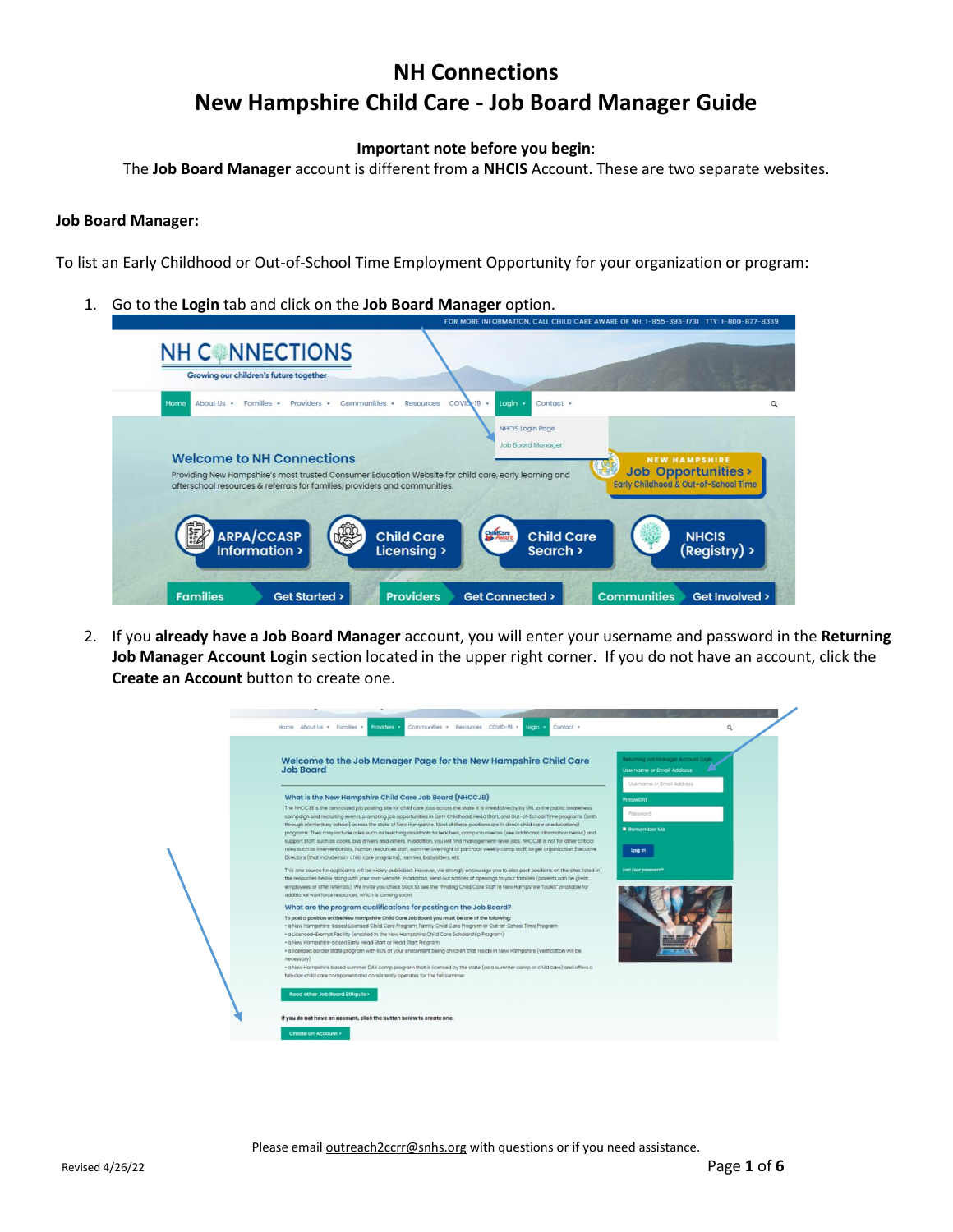3. To **Create a Job Board Manager Account,** complete all of the required fields and then click the **Submit** button at the bottom of the page. We will review your submission and provide you access as soon as we can. You will receive an email confirmation from Child Care Aware of NH using the email [info@nh-connections.org.](mailto:info@nh-connections.org) Depending on your email settings, this confirmation email may be sent to your spam, junk or clutter. **Please remember your username and password entered here**. You will need it to login to your account when you are given access.

|  |                                             | Home About Us + Families + Providers + Communities + Resources COVID-19 + Login + Contact +                                                                                                                             |       |                  |  |
|--|---------------------------------------------|-------------------------------------------------------------------------------------------------------------------------------------------------------------------------------------------------------------------------|-------|------------------|--|
|  | <b>Create an Account</b><br>Name *<br>First | As a member you have access to our Job Board for creating and managing posts and to our Discussion Board.<br>After filling out the form below, we will review your submission and provide you access as soon as we can. | Last  |                  |  |
|  | Email *<br><b>Enter Email</b><br>Username * | Confirm Email                                                                                                                                                                                                           | Phone | Program Name *   |  |
|  | Password<br><b>Enter Password</b>           |                                                                                                                                                                                                                         |       | Confirm Password |  |
|  | I'm not a robot<br>Submit                   | <b>reCAPTCHA</b><br>Privacy - Terms                                                                                                                                                                                     |       |                  |  |

4. When your account is activated you will receive a notification from [info@nh-connections.org.](mailto:info@nh-connections.org)

|                  | <b>CCAoNH Access Approved Inbox x</b>                                                                                                                                                                                              |                             | 좀 던          |  |
|------------------|------------------------------------------------------------------------------------------------------------------------------------------------------------------------------------------------------------------------------------|-----------------------------|--------------|--|
| $\blacktriangle$ | info@nh-connections.org <info@nh-connections.org><br/><math>\geq</math> to me <math>\sim</math></info@nh-connections.org>                                                                                                          | 10:17 AM (0 minutes ago) 12 | $\leftarrow$ |  |
|                  | Be careful with this message<br>Δ<br>Gmail could not verify that it actually came from nh-connections.org. Avoid clicking links, downloading attachments, or replying with personal information.<br>Report phishing<br>Report spam |                             |              |  |
|                  | Thank you Testing 123 for requesting access to Child Care Aware of New Hampshire's Job Board and Discussion Board. Your account has been approved.<br>Visit our website for access.                                                |                             |              |  |

5. Once your **Job Board Manager** account has been activated, you will be able to login and create your job listing. To get started, select the **Submit Employment Opportunity** button.

| <b>Job Dashboard</b>                                                                |
|-------------------------------------------------------------------------------------|
| If you would like to submit an employment opportunity, please click the link below. |
| Submit Employment Opportunity >                                                     |
| Your listings are shown in the table below.                                         |
| Title Filled? Date Posted Listing Expires                                           |
| You do not have any active listings.                                                |

Please email **outreach2ccrr@snhs.org** with questions or if you need assistance.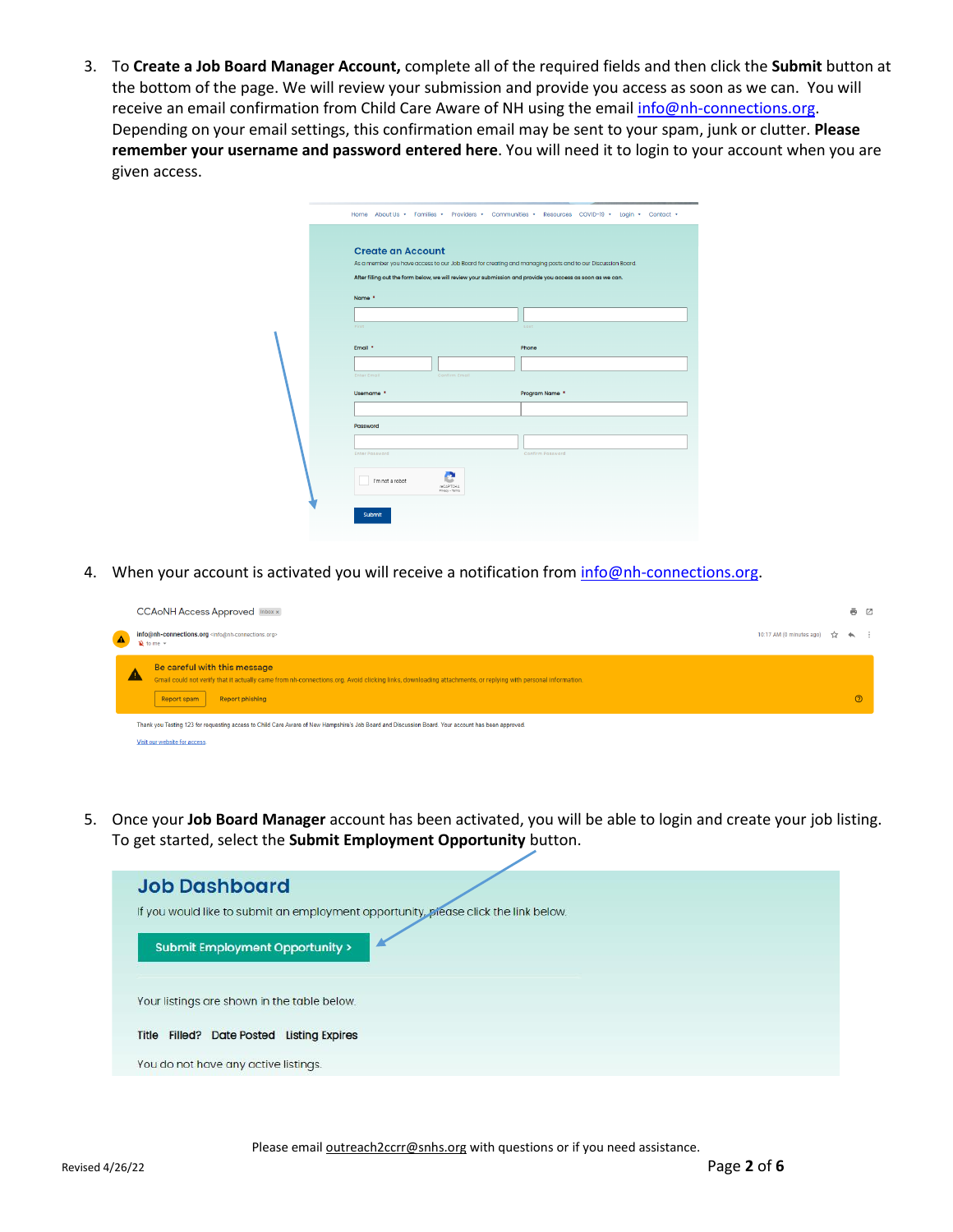6. Complete all of the required fields and then click the **Save Draft** button to save your Job Board listing. **SAVE, SAVE, SAVE!!!**

| Video (optional)             | A link to a video about your company | Tip: Use the shortcut, Ctrl                                                                                                                                                              |
|------------------------------|--------------------------------------|------------------------------------------------------------------------------------------------------------------------------------------------------------------------------------------|
| Twitter username (optional)  | <i>coyourcompany</i>                 | key and V to paste copied                                                                                                                                                                |
| Logo (optional)              | Choose File No file chosen           | text from a Word document.                                                                                                                                                               |
|                              | Maximum file size: 15 MB             |                                                                                                                                                                                          |
| <b>Save Draft</b><br>Preview |                                      |                                                                                                                                                                                          |
|                              |                                      | Click the Preview button to submit your Job Board post to a Child Care Aware of NH staff member to preview and approve. Please note, Job Board posts may take up to 48 business hours to |

7. After you click Save Draft you will receive a notification your Draft was saved. Then click the **Preview** button to review and submit your Job Board listing.

| x                            | Draft was saved. Job listing drafts can be resumed from the job dashboard. |
|------------------------------|----------------------------------------------------------------------------|
| Your account                 | You are currently signed in a<br>$\mathbf{a}_{\mathrm{e}}$ Sign out        |
| Program Name                 | test 2                                                                     |
| Position Title               | Test 2                                                                     |
| Position Location (optional) | Concord, NH                                                                |
|                              | Type the town and state the position is located in.                        |

8. You will be able to preview and edit your job listing here and when you are done, click **Submit Listing**

| <b>Submit Employment Opportunity</b>                                                                                                                           |                                                                                              |
|----------------------------------------------------------------------------------------------------------------------------------------------------------------|----------------------------------------------------------------------------------------------|
| <b>Preview</b>                                                                                                                                                 | <b>Edit listing</b><br><b>Submit Listing</b>                                                 |
| 214235                                                                                                                                                         |                                                                                              |
| file Posted 1 second ago<br>• Rochester, NH                                                                                                                    |                                                                                              |
| <b>Full Time</b>                                                                                                                                               |                                                                                              |
| So fun it will be amazing! learn all about how you can be a great part<br>腦<br>of our team<br>So fun it will be amazing! learn all about how you can be a grea | So fun it will be amazing! learn all about how you can be a great part of our team % Website |

9. Once your job is submitted, you will see a notification **"Job submitted successfully. Your listing will be visible once approved".** Please allow two business days of submission for the approval process. Approval is required to prevent spam.

| <b>Submit Employment Opportunity</b>                                                                                                                                                                     |
|----------------------------------------------------------------------------------------------------------------------------------------------------------------------------------------------------------|
| Job submitted successfully. Your listing will be visible once approved.                                                                                                                                  |
| Click the Preview button to submit your Job Board post to a Child Care Aware of NH staff member to preview and approve. Please note, Job Board posts may take up to 48 business hours to<br>be approved. |
| Click the Save Draft button to save your Job Board post to edit later.                                                                                                                                   |

Please email **outreach2ccrr@snhs.org** with questions or if you need assistance.

1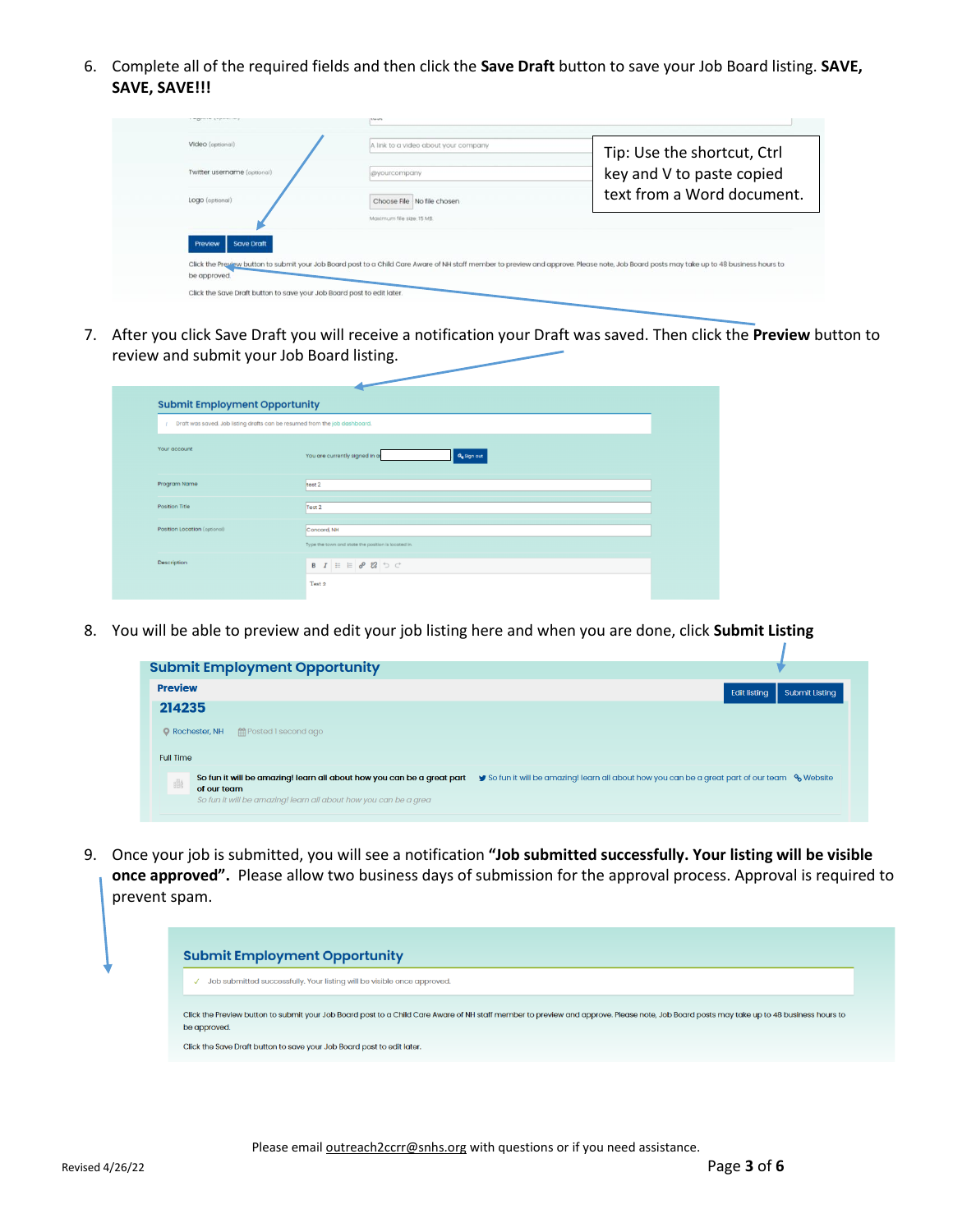10. Upon approval, your screen will indicate your listing is visible for job seekers.

| <b>Job Dashboard</b><br>If you would like to submit an employment opport unity, please click the link below.<br>Submit Employment Opportunity ><br>Your listings are shown in the table below.<br><b>Title</b><br><b>Filled? Date Posted</b><br><b>Listing Expires</b><br>214235<br>April 12, 2022  October 12, 2022<br>$\overline{\phantom{m}}$<br>Edit · Mark filled · Duplicate · Delete |  |  |
|---------------------------------------------------------------------------------------------------------------------------------------------------------------------------------------------------------------------------------------------------------------------------------------------------------------------------------------------------------------------------------------------|--|--|
|                                                                                                                                                                                                                                                                                                                                                                                             |  |  |
|                                                                                                                                                                                                                                                                                                                                                                                             |  |  |
|                                                                                                                                                                                                                                                                                                                                                                                             |  |  |
|                                                                                                                                                                                                                                                                                                                                                                                             |  |  |

11. Your job board listing will be visible from the NH Connections **Home** page. Click the **New Hampshire Job Opportunities** button.



12. You will see the list of active Early Childhood and Out-of-School Time Employment Opportunities in a list below the blue **Search Jobs** bar. You may have to wait a few seconds for the list of jobs to appear.



Please email **outreach2ccrr@snhs.org** with questions or if you need assistance.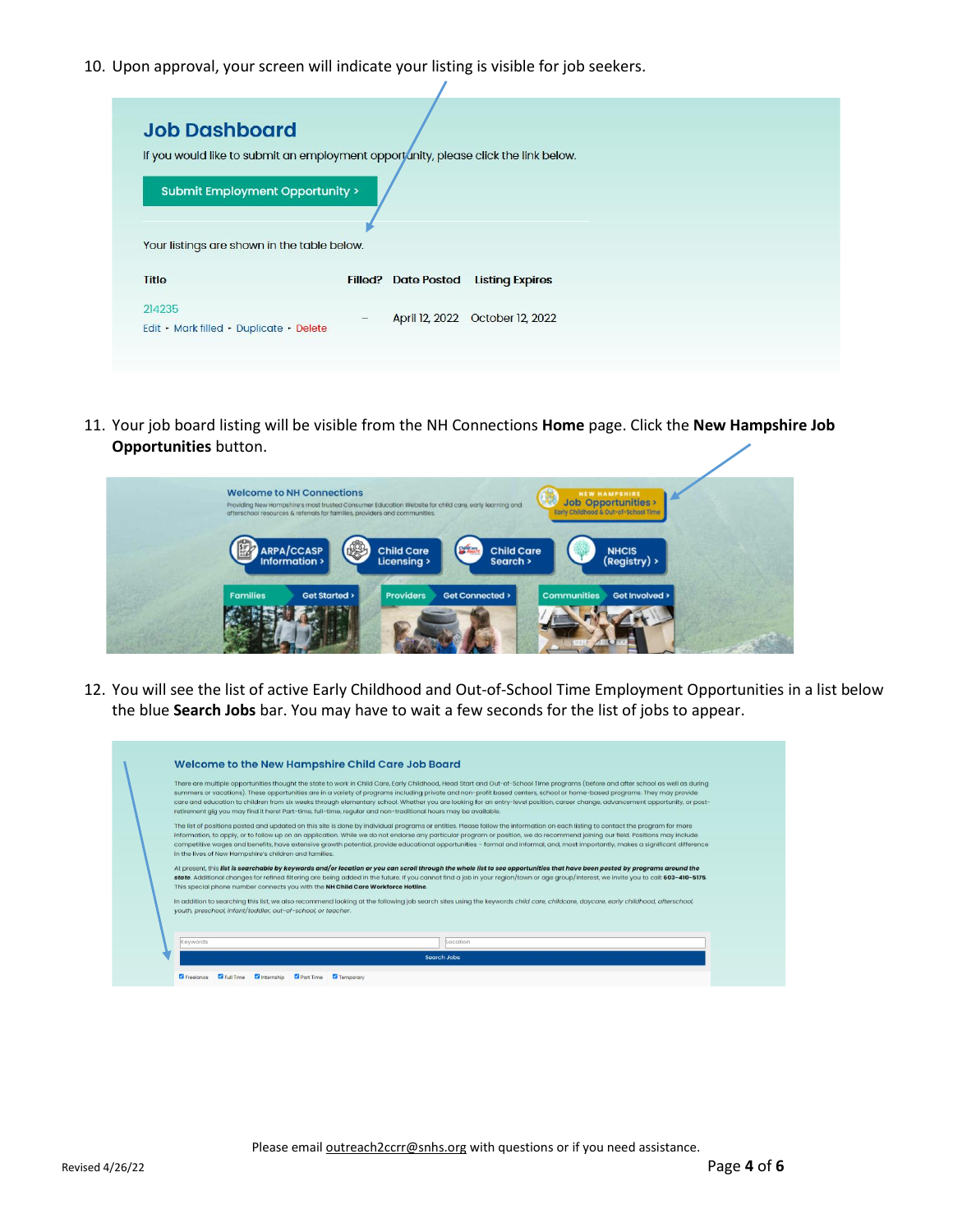- 13. You have several options to manage your Job Board listing from the **Job Dashboard.** Place your cursor over the job listing under **Title** to reveal your options.
	- **Edit:** You may edit your job board listing at any time and it is critical to always remember to **save drafts** to update your listings later.
	- **Duplicate:** Duplicating a job listing will allow you to recreate a position that wasn't filled or you need to post the same job again. You will only have to change information that is different from your previous listing.
	- **Delete:** To delete an employment opportunity simply select **Delete** and the listing will be erased.
	- **Filled:** To mark a job board listing as filled, select that option (see #14).
	- To create a completely new position and Job listing not already used, click the **Submit Employment Opportunity** button to enter the new Job information and follow directions beginning at step #5 above.

| <b>Job Dashboard</b><br>If you would like to submit an employment opportunity, please click the link below.<br><b>Submit Employment Opportunity &gt;</b> |              |                            |                                  |
|----------------------------------------------------------------------------------------------------------------------------------------------------------|--------------|----------------------------|----------------------------------|
| Your listings are shown in the table below.<br><b>Title</b>                                                                                              |              | <b>Filled? Date Posted</b> | <b>Listing Expires</b>           |
| 214235<br>Edit · Mark not filled · Duplicate · Delete                                                                                                    | $\checkmark$ |                            | April 12, 2022  October 12, 2022 |

14. By marking a job listing as **Filled**, it means that the position will no longer be visible to prospective employees.

| <b>Job Dashboard</b><br>lf you would like to submit an employment opportunity, please the the link holow<br>Submit Employment Opportunity > |  |                                     |  |
|---------------------------------------------------------------------------------------------------------------------------------------------|--|-------------------------------------|--|
| 214235 has been filled                                                                                                                      |  |                                     |  |
| Your listings are shown in the table below.                                                                                                 |  |                                     |  |
| <b>Title</b>                                                                                                                                |  | Filled? Date Posted Listing Expires |  |
|                                                                                                                                             |  |                                     |  |

15. Employment opportunities will be listed for 6 months unless you choose to manage your listings on the Child Care Job Board dashboard page. After 6 months listings will automatically be removed.

V